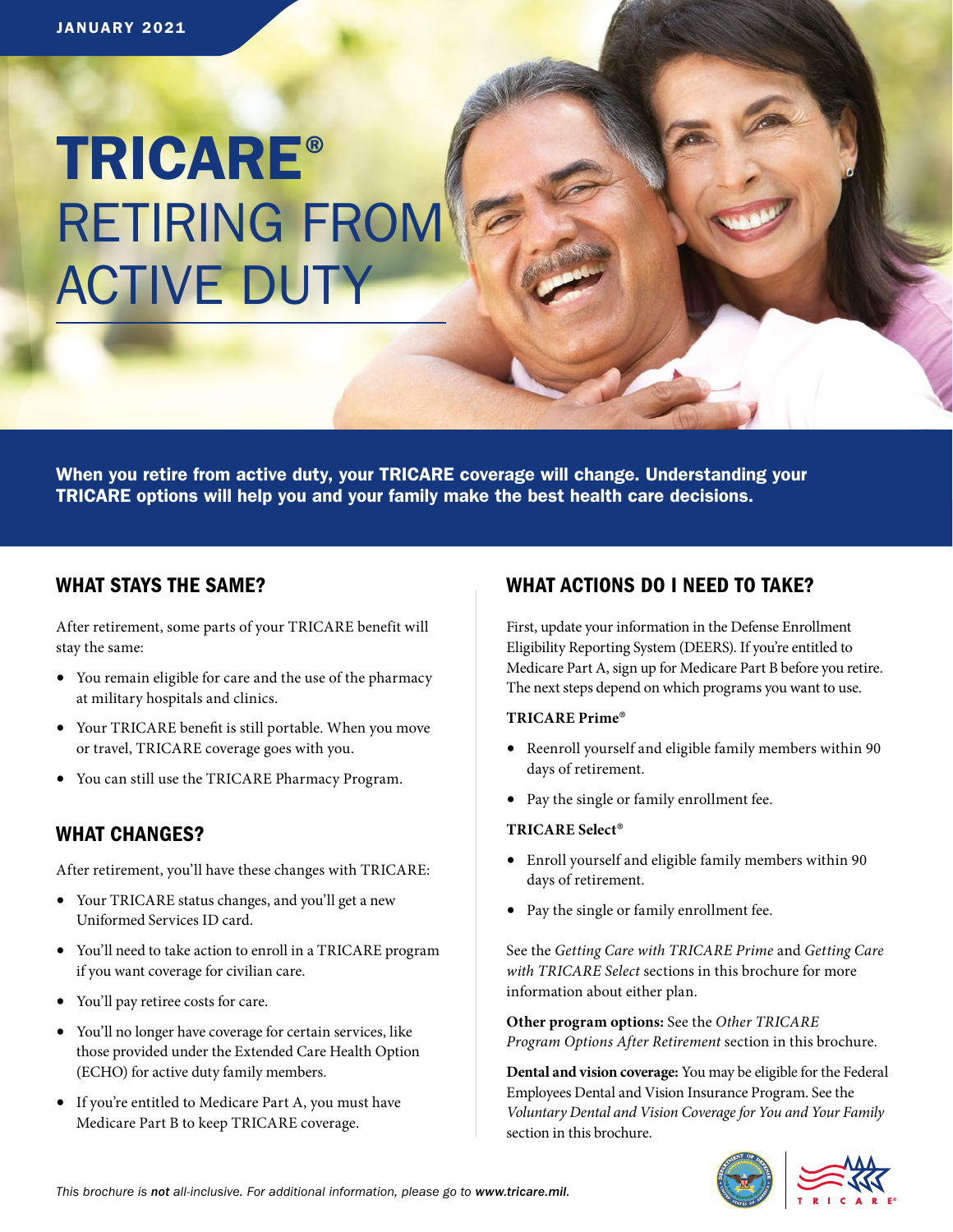# WHAT TRICARE PROGRAM OPTIONS DO I HAVE?



Options for You and Your Family After Retirement

TRICARE Prime (under age 65) US Family Health Plan (under age 65) TRICARE Select TRICARE For Life (if you're entitled to Medicare Part A and have Medicare Part B) TRICARE Retired Reserve (up to age 60) TRICARE Overseas Program Select TRICARE Plus

*ECHO services for families with special needs aren't available in retirement. For more information, contact your ECHO Case Management Department.*

Before Age 65

### TRICARE For Life

(If you're entitled to Medicare Part A based on age [65] and have Medicare Part B. See the *Other TRICARE Program Options After Retirement* section in this brochure for more information.)

Age 65 and After

# TRICARE Coverage In Retirement

If you want TRICARE Prime or TRICARE Select with no break in coverage, you must enroll in an eligible plan within 90 days of your retirement date. The effective date of coverage will be the date you retire. **Note**: TRICARE Prime is available in certain stateside areas and not available overseas.

If you don't enroll in TRICARE Prime or TRICARE Select within 90 days of retirement, you may request a retroactive enrollment within 12 months of your retirement date. Coverage is effective from the date of the sponsor's retirement. If applicable, enrollment fees would need to be paid back to the retirement date.

If you don't enroll within 90 days of your retirement date or request retroactive enrollment, you can only enroll in a TRICARE plan during TRICARE Open Season or after you or a family member experiences a Qualifying Life Event. Until then, you'll only be eligible for care at a military hospital or clinic—if space is available. For more information, visit **[www.tricare.mil/openseason](https://www.tricare.mil/openseason)** an[d](https:// www.tricare.mil/lifeevents ) **[www.tricare.mil/lifeevents](https:// www.tricare.mil/lifeevents )**.

# How To Enroll

You can enroll online, by phone, or by mail. Visit **[www.tricare.mil/enroll](https://www.tricare.mil/enroll)** for more details.

**Note**: When a retiree or retiree family member becomes individually eligible for Medicare Part A, that individual is ineligible to enroll in TRICARE Select. However, the individual may be eligible to enroll in TRICARE Prime if the Medicare eligibility isn't based on age. Generally, when a retiree or retiree family member becomes individually eligible for Medicare Part A and enrolls in Medicare Part B, he or she is automatically eligible for TRICARE For Life.

# Getting Care with TRICARE Prime

# Routine

Your primary care manager (PCM) will provide or arrange your routine care. You may enroll with a PCM at a military hospital or clinic, as space allows.

### Specialty

Your PCM may refer you to a military or civilian provider for specialty care. Military hospitals and clinics in Prime Service Areas have the "right of first refusal" to deliver TRICARE Prime specialty care.

### Costs

As a retiree, you pay a yearly TRICARE Prime enrollment fee (unless you have Medicare Part B). Copayments or cost-shares will apply for civilian TRICARE network provider care. Point-of-service (POS) fees will apply if you get care without a referral from your PCM. POS fees don't apply to active duty service members or if you have other health insurance (OHI). If you have OHI, it pays before TRICARE.

# Getting Care with TRICARE Select

#### Routine

You'll see your preferred primary care provider for routine care or the TRICARE-authorized provider of your choice.

# **Specialty**

You don't need a referral for specialty care. You may see the TRICAREauthorized provider of your choice.

# **Costs**

As a retiree, you pay a yearly TRICARE Select enrollment fee. Your deductible, copayments, or cost-shares will apply for civilian TRICARE network provider care. You'll have lower out-of-pocket costs if you use a TRICARE network provider versus a non-network TRICARE-authorized provider. If you choose a non-authorized non-network provider, you won't be reimbursed by TRICARE.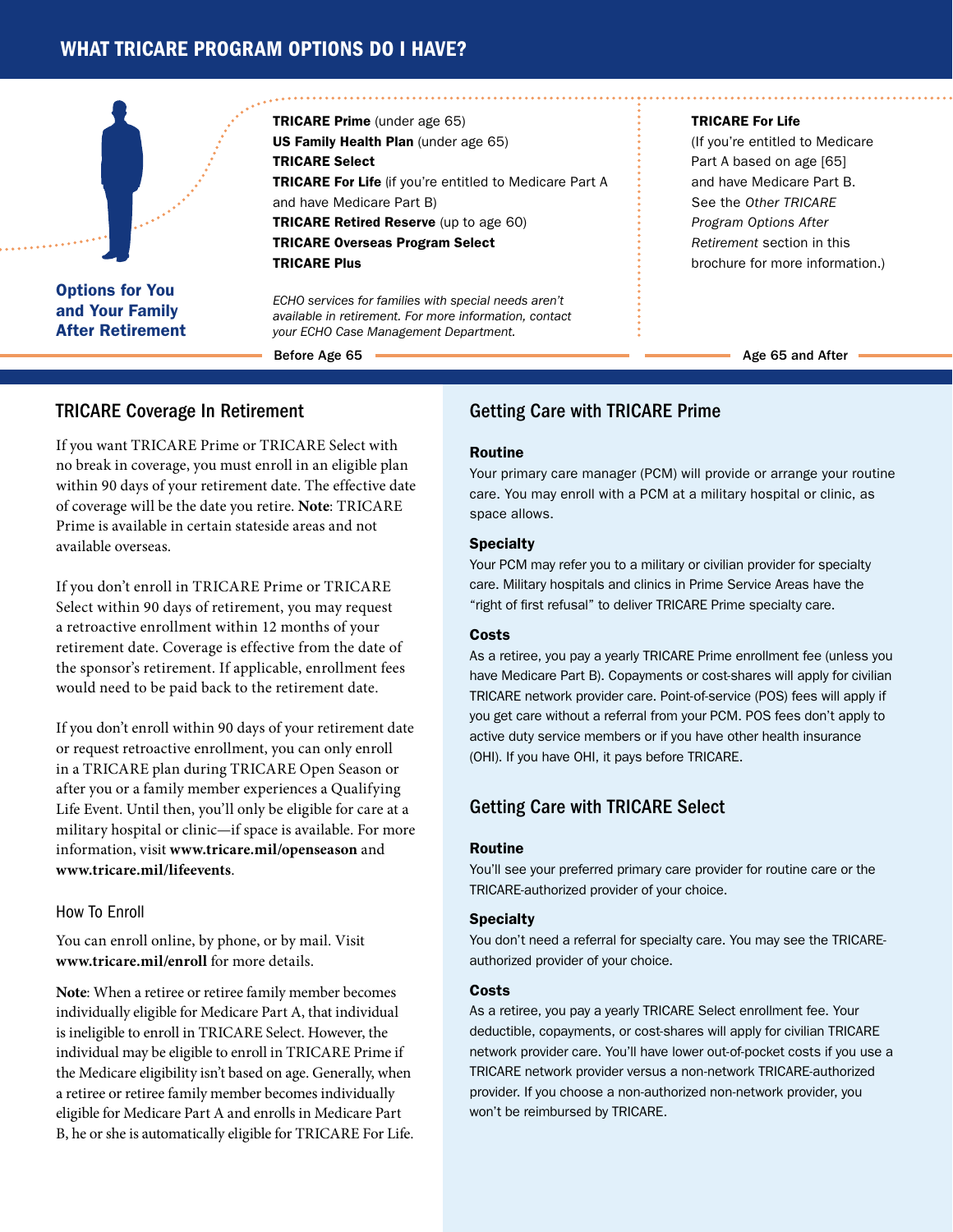# Other TRICARE Program Options After Retirement

# US Family Health Plan

The US Family Health Plan (USFHP), a TRICARE Prime option, is available through networks of community-based, not-for-profit health care systems in six areas of the U.S. When you enroll in USFHP, you get care through the health care systems offering the program. You may not use services within the Military Health System (including military hospital or clinic care) except in emergencies. Your prescription drug coverage is offered through your USFHP provider. You must be under age 65 to enroll in USFHP. For more information, visit [www.tricare.mil/usfhp](https://www.tricare.mil/usfhp).

#### TRICARE For Life

Medicare Part B, regardless of age or where you live. Your TFL coverage begins the first day that your Medicare Part A and Part B coverage are effective. There are no enrollment forms or enrollment fees for TFL. Once you have both Part A and Part B, you automatically receive TRICARE benefits under TFL. If you're entitled to premium-free Medicare Part A, you must also have Medicare Part B to keep TRICARE. For Medicare details, visit [www.medicare.gov](https://www.medicare.gov). For Medicare enrollment information, visit [www.ssa.gov](https://www.ssa.gov). For TFL details, visit [www.tricare.mil/tfl](https://www.tricare.mil/tfl). TRICARE For Life (TFL) is Medicare-wraparound coverage for TRICARE beneficiaries who are entitled to Medicare Part A and have

# TRICARE Young Adult

Dependent children who lose TRICARE coverage due to age may qualify to purchase premium-based TRICARE Young Adult (TYA) coverage up to age 26. If your child was enrolled in TYA when you retired, he or she may need to re-apply. For more information about TYA Prime and TYA Select, visit [www.tricare.mil/tya](https://www.tricare.mil/tya).

# TRICARE Retired Reserve®

TRICARE Retired Reserve (TRR) is a premium-based health plan available for purchase by qualified members of the Retired Reserve until reaching age 60. TRR provides coverage and costs similar to TRICARE Select, but TRR beneficiaries must also pay monthly premiums in addition to copayments, cost-shares, and deductibles. If you have TRR, you may get care from any TRICARE-authorized provider, unless overseas restrictions apply. You may get care at military hospitals and clinics if space is available.

#### TRICARE Overseas Program Select

TRICARE Overseas Program (TOP) Select is an option for retired service members, their families, and others living or traveling overseas. You may get military hospital or clinic care if space is available. It's similar to TRICARE Select in the U.S., including copayments or cost-shares and a yearly deductible. TOP Prime and TOP Prime Remote are unavailable to retirees or retiree family members. Additional rules apply in the Philippines. Visit [www.tricare-overseas.com/philippines.htm](https://www.tricare-overseas.com/philippines.htm) for more information.

#### TRICARE Plus

TRICARE Plus is a program that allows those who usually get military hospital or clinic care if space is available to sign up for the same primary care access standards as TRICARE Prime beneficiaries. You may contact your local military hospital or clinic to determine if TRICARE Plus is an option.

# *Your TRICARE Benefit and the Affordable Care Act*

*Most TRICARE plans meet the Affordable Care Act requirement for minimum essential coverage. You'll get an Internal Revenue Service Form 1095 from your pay center each January listing the coverage you had during the previous tax year. You can find other health care coverage options at [www.healthcare.gov](https://www.healthcare.gov)*.